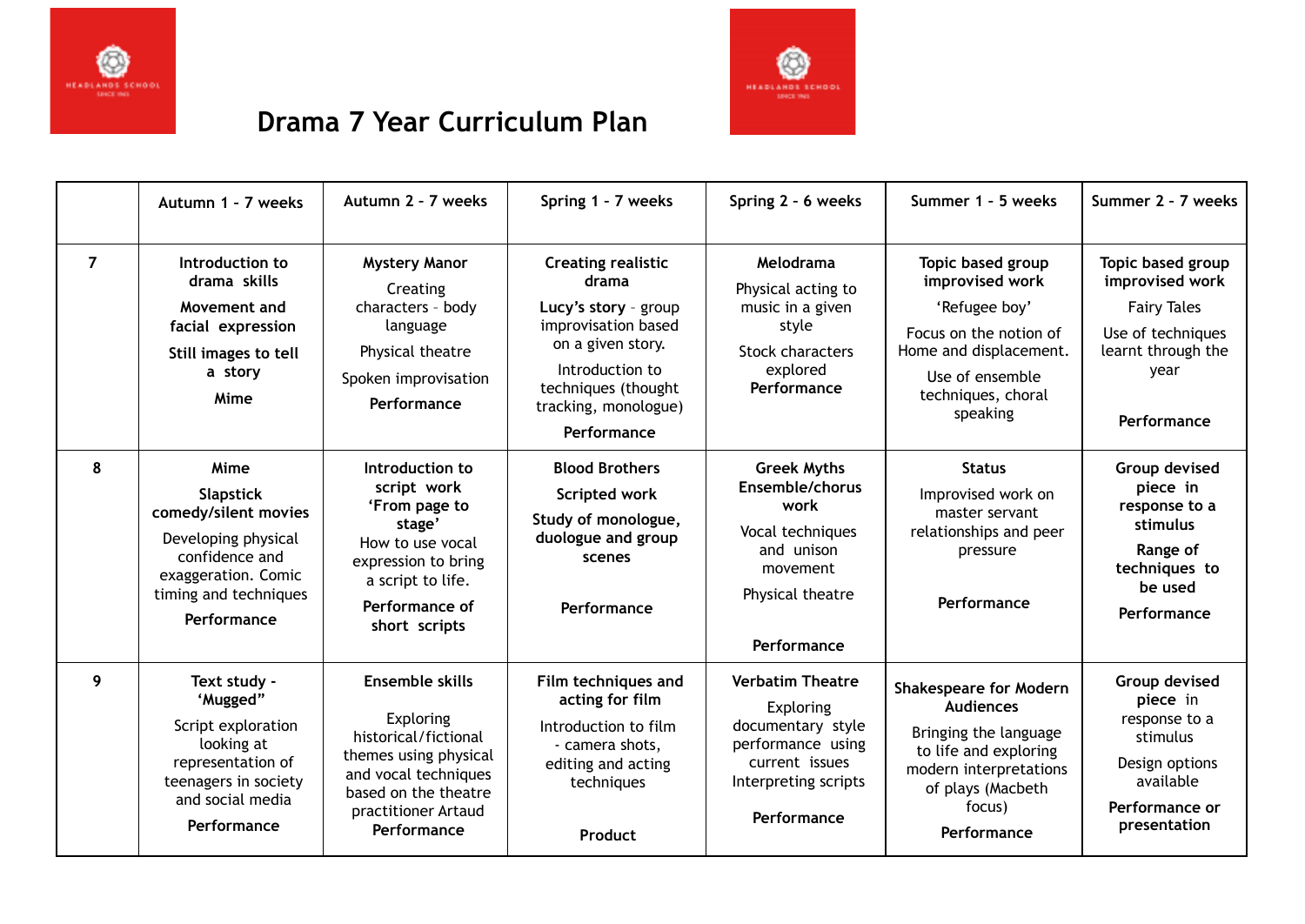| 10 | <b>Eduqas GCSE Drama</b><br>Introduction to<br>acting skills -<br>physical and vocal<br>Improvisation<br>focused on<br>characterisation<br><b>Scripted work</b><br>project/performance<br>Written analysis of<br>own skills | Devising drama<br>Workshops in the style<br>of a<br>practitioner(Brecht)<br>Group creative work<br>from a stimulus<br><b>Performance</b><br>Written<br>evaluation of<br>practical work | Component 3<br>Reading the set text<br>Exploring themes and<br>characters<br>Exploring staging options<br>Explore costume ideas<br><b>Answering questions -</b><br>written exam practice                                                   | Script work from<br>exam text<br>(Monologue and<br>group)<br>Physical and vocal<br>skills for acting<br>Performance<br>Assessment<br><b>Writing a Review</b><br>Watching and<br>analysing a theatre<br>performance (live<br>or streamed) | Component 1<br>Devised work<br><b>Practitioner workshops</b><br><b>Research into TIE style</b><br>Begin to explore stimuli<br>set by exam board | Component 1<br>Devised work<br>Explore stimuli set<br>by exam board<br>Begin to structure<br>scenes and ideas<br>Working notebook<br>kept for portfolio |
|----|-----------------------------------------------------------------------------------------------------------------------------------------------------------------------------------------------------------------------------|----------------------------------------------------------------------------------------------------------------------------------------------------------------------------------------|--------------------------------------------------------------------------------------------------------------------------------------------------------------------------------------------------------------------------------------------|------------------------------------------------------------------------------------------------------------------------------------------------------------------------------------------------------------------------------------------|-------------------------------------------------------------------------------------------------------------------------------------------------|---------------------------------------------------------------------------------------------------------------------------------------------------------|
| 11 | Component 1<br><b>Devised work</b><br>Continue developing<br>group ideas for<br>performance<br><b>Component 3 revision</b><br>Lighting and sound for<br>set text<br>Mock exam on set text                                   | Component 1<br><b>Devised work</b><br>Group performance<br>piece rehearsed<br>Performance of<br>completed piece<br>Portfolio and<br>evaluation completed                               | Component 2<br>Script exploration<br>Choosing scripts,<br>exploring extracts and<br>rehearsing to exam<br>standard<br>Mock performance<br>Theatre review 2<br>Watch a live or<br>streamed production<br>Write a review (exam<br>questions) | Component 2<br>Script exploration<br>Choosing scripts,<br>exploring extracts<br>and rehearsing to<br>exam standard<br><b>Final performance</b>                                                                                           | Component 3<br>Revision of set text<br>and all theatre<br>elements<br><b>Practice questions</b>                                                 |                                                                                                                                                         |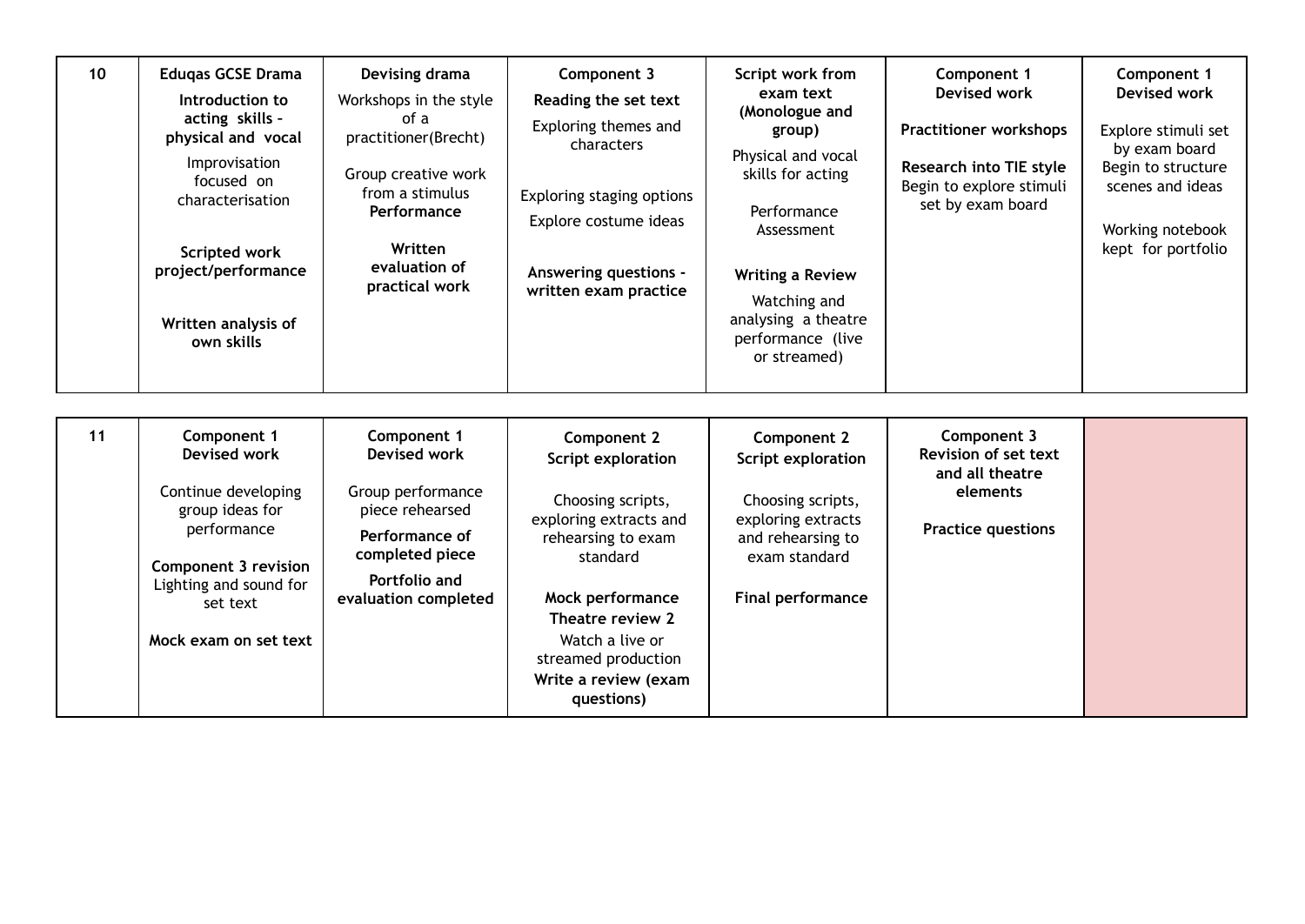| 12 | <b>AQA A Level</b><br>Drama and<br><b>Theatre</b><br>Introduction to<br>theatre analysis -<br>key<br>vocabulary<br>Greek chorus and<br>Ensemble work for<br>actors<br>Introduction to text 1<br>Practical and written<br>exercises to explore<br>the text<br>Written question 1<br>acting/directing | Text 1 study<br>continued<br>Introduction to<br>theatre design<br>Lighting, set, costume,<br>sound<br>Practice exam<br>questions<br><b>Group practical task</b><br>based on set text<br>Staging the text in the<br>style of a practitioner<br>Performance | Writing a theatre<br>review 1<br>Watch a live or<br>streamed<br>production and<br>make notes<br><b>Practice question</b><br>Developing acting<br>skills - monologues<br>Performance<br>Written task<br>explaining process<br>and evaluating<br><b>SUCCESS</b> | Introduction to text 2<br>Social cultural and<br>historical background<br>Explore the play<br>through practical<br>workshops, script<br>exercises and written<br>responses<br>Exam style question | Component 3<br>Extract 1<br>Scripted<br>performance<br>Reflective report for<br>extract 1<br>End of year exam<br>Revision of text 1<br>and 2 | Component 2<br>Devising in a group<br>Looking at stimuli<br>and possible<br>practitioners<br>workshops<br>Research and planning<br>for group devised<br>performance in the<br>style of the chosen<br>practitioner |
|----|-----------------------------------------------------------------------------------------------------------------------------------------------------------------------------------------------------------------------------------------------------------------------------------------------------|-----------------------------------------------------------------------------------------------------------------------------------------------------------------------------------------------------------------------------------------------------------|---------------------------------------------------------------------------------------------------------------------------------------------------------------------------------------------------------------------------------------------------------------|---------------------------------------------------------------------------------------------------------------------------------------------------------------------------------------------------|----------------------------------------------------------------------------------------------------------------------------------------------|-------------------------------------------------------------------------------------------------------------------------------------------------------------------------------------------------------------------|
|----|-----------------------------------------------------------------------------------------------------------------------------------------------------------------------------------------------------------------------------------------------------------------------------------------------------|-----------------------------------------------------------------------------------------------------------------------------------------------------------------------------------------------------------------------------------------------------------|---------------------------------------------------------------------------------------------------------------------------------------------------------------------------------------------------------------------------------------------------------------|---------------------------------------------------------------------------------------------------------------------------------------------------------------------------------------------------|----------------------------------------------------------------------------------------------------------------------------------------------|-------------------------------------------------------------------------------------------------------------------------------------------------------------------------------------------------------------------|

| 13 | Component 2<br>Devising in a group<br>Creating the product<br>Working<br>notebook writing<br>(ongoing)<br><b>Interim</b><br>performance | Component 2<br>Devising in a group<br>Performing the final<br>product<br>Completing<br>working notebook<br>(coursework) | Component 3<br>Script extract 2<br>Workshop the<br>script<br>Perform<br>Interim script<br>mark<br>Complete<br>reflective report<br>on this extract<br>Component 3<br>Extract 3 | Component 3<br>Script extract 3<br>Final rehearsals<br>performance to<br>external examiner<br>Complete reflective<br>report | <b>Revision of text 1</b><br>and 2<br>Exam question<br>practice<br>Theatre review        |  |
|----|-----------------------------------------------------------------------------------------------------------------------------------------|-------------------------------------------------------------------------------------------------------------------------|--------------------------------------------------------------------------------------------------------------------------------------------------------------------------------|-----------------------------------------------------------------------------------------------------------------------------|------------------------------------------------------------------------------------------|--|
|    | <b>Revision of Text</b><br>Exam style<br>questions                                                                                      | Theatre review<br>Watch a live or<br>streamed<br>production and<br>make notes                                           |                                                                                                                                                                                |                                                                                                                             | Watch a live or<br>streamed<br>production and<br>make notes<br><b>Practice questions</b> |  |
|    | <b>Revision of Text 2</b>                                                                                                               | Practice question                                                                                                       | choose script and<br>practitioner and begin                                                                                                                                    |                                                                                                                             | Component 1                                                                              |  |